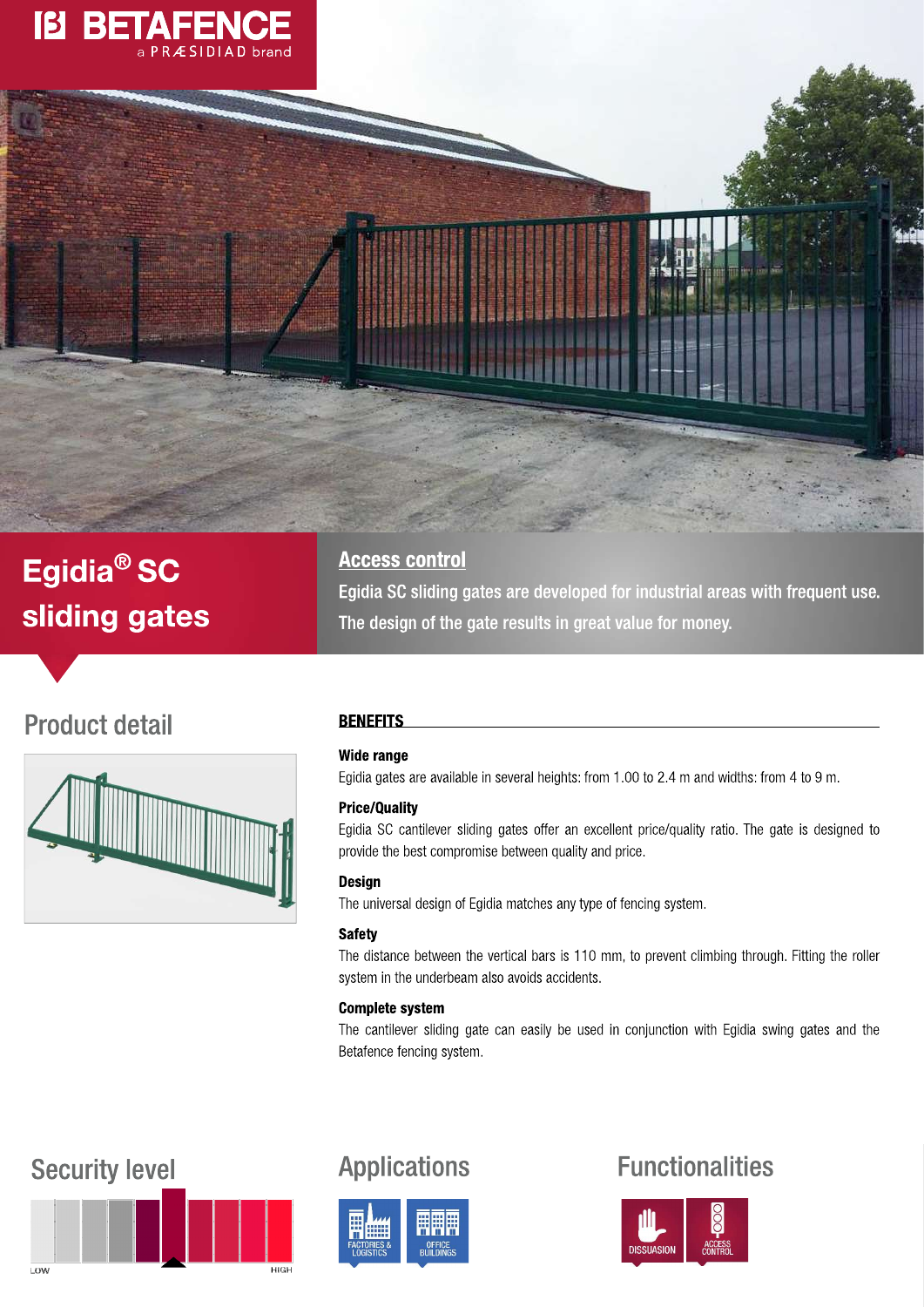#### Gate wing

- Underbeam: 120 x 100 x 5 mm (welded to the wing's frame. Both are HDG afterwards)
- Lower profile of the frame: 80 x 60 x 2 mm (rest of frame 60 x 60 x 2 mm)
- Two rollersets with polyamide rollers are foreseen for each gate



- Locinox key-operated Iock (standard foreseen for manual gates)
- Welded frame
- Integrated tension system

#### Possible executions

- **Manual gate:** our gate is designed for manual operation and is fitted with a key-operated Locinox Iock.
- **Motorisable gate:** our gate is designed for the installation of an external motor later onwards. A dental rack is mounted on the beam and inspection plates are provided for the passage of wiring afterwards.
- **Motorised gate (fully automatic):** Due to our exclusive partnership with FAAC, we can offer you a gate that is factory fitted with an external motor and all necessary safety items and operating items. The gate is delivered fully prewired, and ready to operate. We offer two types of motorisation:
- standard for intensive use: 500 line (except for 8 an 9 meters width, where we provide a 1000 line)
- intensive use: 1000 line.

#### lnfill

- Egidia sliding gates: are available with two types of infill: lnfill with profiles 20 x 20 x 1,5 mm (tubular)
	- Nylofor 3D panels, Max 2m. (the panels are screwed to the frame of the wing, using clamp + bolts)
- Dental strip on top of the wing (only for height  $\geq 2m$ )
- Locinox key-operated Iock (on motorisable gates)
- Plate to fix a padlock (on manual and motorisable gates)
- Handle is a standard in Locinox Iock
- Key switch and / or keypad (battery powered)



Egidia gates are galvanised and PES powder coated. Also available as hot dip galvanised version.

Standard colours are RAL 6005, RAL 6009, RAL 9010, RAL 7030, anthracite grey RAL 7016 and RAL 9005. Other RAL colours available on request

#### CE Marked

Egidia SC sliding gates are CE marked according to the European regulation: Construction products regulations (CPR) (EU-305/2011) and type tested according to standard EN 13241-1 for industrial, commercial, garage doors and gates.



### **ASSORTMENT TABLE & TECHNICAL CHARACTERISTICS**

| <b>Commercial width</b> |                    | 4000<br>mm                                                    | 5000<br>mm | 6000<br>mm | 7000<br>mm | 8000<br>mm | 9000<br>mm |  |
|-------------------------|--------------------|---------------------------------------------------------------|------------|------------|------------|------------|------------|--|
|                         |                    |                                                               |            |            |            |            |            |  |
| Free passage (B)        |                    | 4000                                                          | 5000       | 6000       | 7000       | 8000       | 9000       |  |
| Total needed space (C)  |                    | 9600                                                          | 11900      | 14200      | 16600      | 18900      | 21200      |  |
|                         | <b>Real height</b> |                                                               |            |            |            |            |            |  |
| Nominal<br>height<br>mm | from               | Dim. underbeam: 120 x 100 mm                                  |            |            |            |            |            |  |
|                         | foundation         | Frame:                                                        |            |            |            |            |            |  |
|                         | mm(A)              | Horizontal bottom: 80 x 60 mm                                 |            |            |            |            |            |  |
| 1000                    | 1067               | Vertical + top: $60 \times 60$ mm                             |            |            |            |            |            |  |
| 1200                    | 1267               | Infills: tubular infills 20 x 20 mm, Nylofor 3D panel infills |            |            |            |            |            |  |
| 1500                    | 1567               | Guiding post: single, 120 x 80 mm                             |            |            |            |            |            |  |
| 1700                    | 1767               | End post: double, 80 x 80 mm                                  |            |            |            |            |            |  |
| 2000                    | 2067               |                                                               |            |            |            |            |            |  |
| 2400                    | 2467               |                                                               |            |            |            |            |            |  |
|                         |                    |                                                               |            |            |            |            |            |  |

Europe Blokkestraat 34b B-8550 Zwevegem Tel: B: +32 56 73 46 46 Tel: NL: 0800 022 76 98 **USA** 3309 SW Interstate 45 Ennis TX 75119 Tel: +1 972 878 7000 Middle East P.O. Box 293517 DAFZA,<br>Building E 5, Block A<br>8th Floor, Office 802 Tel: +971 04 6091122

Africa B10, Bergriver Business Park Paarl. 7646 Tel: +27 021 868 7300

Betafence is the world market leader in fencing solutions, access control and detection for perimeter protection. All Betafence companies and product names are trademarks owned by PRÆSIDIAD Group Limited. Modification in products and assortment are subject to change without prior notice Proud to be a PRÆSIDIAD brand, Betafence is part of a global network, working alongside Guardiar and Hesco as a leader in perimeter security<br>systems and solutions. For more information please visit praesidiad.com.

**IEI BETAFENCE Securing What Matters** betafence.com/contact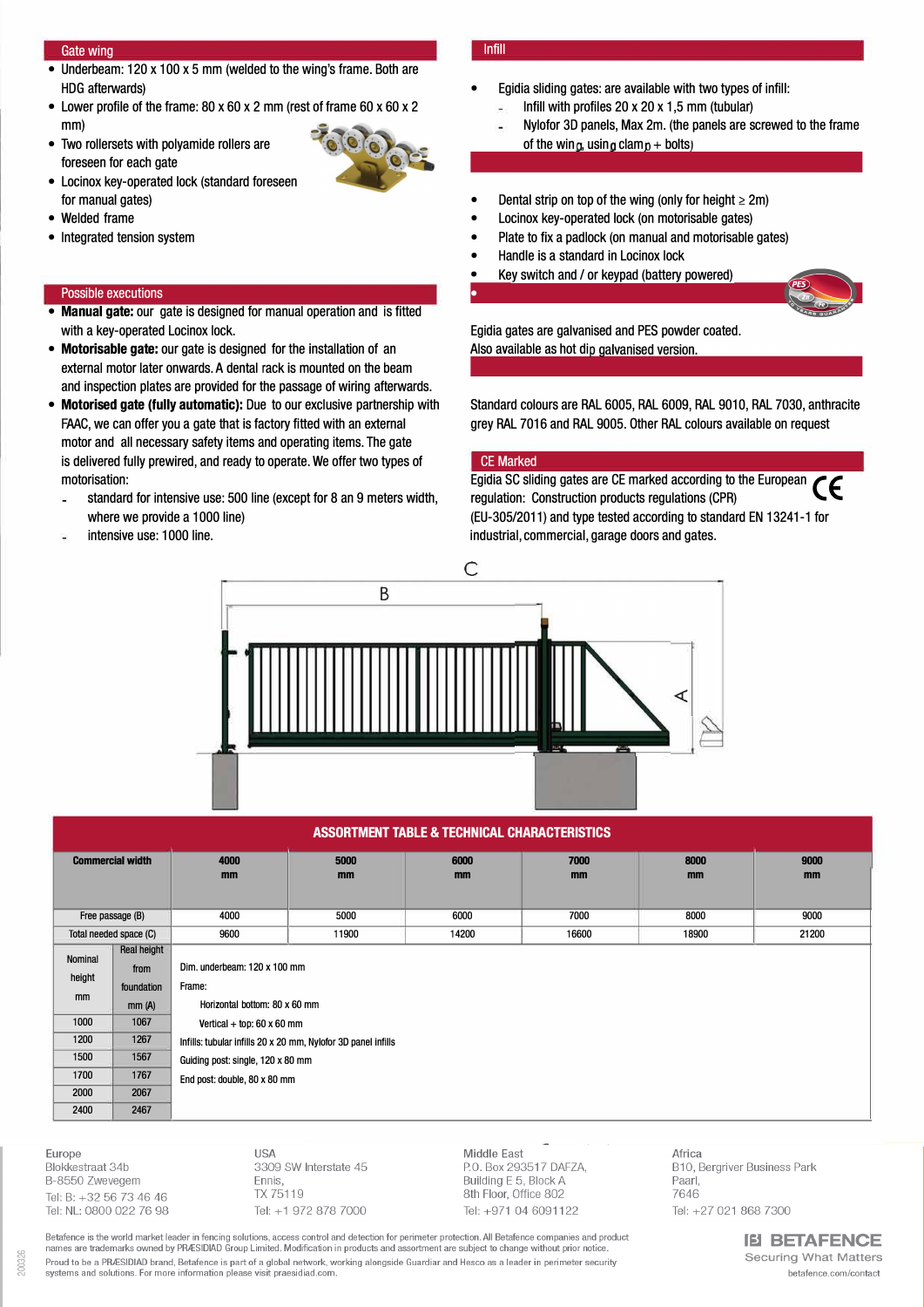#### Egidia SC cantilever sliding gates

Egidia SC motorised cantilever sliding gates are available in a fully automatic version.

The Fully automatic version comprises the FAAC motor and its control unit. lt also comprises:

- **3 pressure strips (active):** contact with the pressure strips automatically reverses the movement of the wing. The wing stops after 2 seconds.
- **Photocells:** the passage of the gate is monitored by 1 pair of photocells as it closes. Activation will automatically reverse the movement of the gate.
- **Remote-control:** the gate is provided with one 2-channel remote contrai. Additional remote-controls are possible, the system accepts up to 128 remote-controls.
- **Warning light:** to warn that the gate is opening or closing.

#### Motor specification

#### **Normal or intensive use: 500 line**

- Supply voltage: 230 V AC
- $-$  Rating: 746 ER: 400 W (intensive use)
- Gate speed: 9 metres/min
- Magnetic end stops

### **Intensive use: 1000 line**

- Supply voltage: 230 V AC
- Rating: 844: 660 W (intensive use)
- Gate speed: 9 metres/min
- Magnetic end stops

#### Easy installation

Ali our Egidia gates are fully pre-wired and are ready to be quickly installed by professionals. The dental rack is installed on the underbeam. The motor is mounted on the guiding post. ln the event of a power failure, the motor can be disengaged to enable manual opening.

| Free passage<br>Heights from 1,00 to 2,40 metres   | $4 m - 9 m$                                                     |  |  |  |
|----------------------------------------------------|-----------------------------------------------------------------|--|--|--|
| <b>Available versions</b>                          | manual<br>motorisable<br>motorised                              |  |  |  |
| <b>Gate wing construction</b>                      |                                                                 |  |  |  |
| Underbeam                                          | $120 \times 100 \times 5$ mm $+ 80 \times 60 \times 2$ mm       |  |  |  |
| Frame                                              | $60 \times 60 \times 2$ mm                                      |  |  |  |
| tubular infill (standard)                          | 20 x 20 x 1,5 mm                                                |  |  |  |
| Distance between bars                              | $110 \text{ mm}$                                                |  |  |  |
| <b>Built in lock</b>                               | only for the manual gate                                        |  |  |  |
| <b>Optional infill</b>                             |                                                                 |  |  |  |
| 3D Panels                                          | optional (Max. 2,0m)                                            |  |  |  |
| <b>Guiding post</b>                                |                                                                 |  |  |  |
| Type                                               | single sided guiding post $(120 \times 80 \times 3 \text{ mm})$ |  |  |  |
| <b>Lock post</b>                                   |                                                                 |  |  |  |
| Type                                               | double sided lock post (80 x 80 x 2 mm)                         |  |  |  |
| Dental rack for motorisable and motorised versions |                                                                 |  |  |  |
| Type                                               | module 4                                                        |  |  |  |
| <b>Material</b>                                    | galvanized steel                                                |  |  |  |
| Pre-installed                                      | ves                                                             |  |  |  |

| Overview motorisation sliding gates |                                             |                                      |                     |            |                |                                                                                               |
|-------------------------------------|---------------------------------------------|--------------------------------------|---------------------|------------|----------------|-----------------------------------------------------------------------------------------------|
| <b>TYPE MOTOR</b>                   | <b>Use</b>                                  | Maximum speed                        | <b>Bekamatic SC</b> | Robusta SC | Robusta SR     | Egidia SC                                                                                     |
| 100 line                            | Normal<br>(up to 30 cycles/day)             | 9 <sub>m/min</sub>                   |                     |            | $3-9m$         |                                                                                               |
| 500 line                            | Intensive<br>(up to 60 cycles/day)          | 9 <sub>m/min</sub>                   | -                   | $3-9m$     | $3-9m$         | $4-7m$<br>1000 line recommended for height 2,4m<br>1000 line mandatory for 8 & 9 meters width |
| 1000 line                           | Intensive<br>(up to 60 cycles/day)          | 9 <sub>m/min</sub>                   | -                   | $3 - 12m$  | $3 - 14 m$     | $4-9m$                                                                                        |
| 6000 line                           | <b>Heavy duty</b><br>(up to 300 cycles/day) | $12 \text{ m/min}$<br>Variable speed | $3 - 12m$           | Ø.         | $\blacksquare$ | ٠                                                                                             |
| 10000 line                          | <b>Heavy duty</b><br>(up to 300 cycles/day) | $18 \text{ m/min}$<br>Variable speed | $3 - 12m$           | G.         |                | ř.                                                                                            |

#### **TECHNICAL SPECIFICATIONS FOR THE MOTORISATION OF EGIDIA SC GATES**

|                                                   | Egidia SC 500 line | Egidia SC 1000 line |  |  |  |
|---------------------------------------------------|--------------------|---------------------|--|--|--|
| <b>Use</b>                                        | Intensive          | Intensive           |  |  |  |
| <b>FAAC</b> motorisation type                     | 746 ER 16          | 844                 |  |  |  |
| Voltage                                           | 230 V              |                     |  |  |  |
| Power                                             | 400 W              | 660 W               |  |  |  |
| Speed                                             | 9 metres/min       |                     |  |  |  |
| <b>Controller reference</b>                       | 780D               |                     |  |  |  |
| Number of photocells                              | 1 set              |                     |  |  |  |
| Photocell heights (hardwired)                     | 600 mm             |                     |  |  |  |
| Pressure strips on the guiding post               | 2 active           |                     |  |  |  |
| Gate wing head pressure strip                     | 1 active           |                     |  |  |  |
| <b>Waming light</b>                               | LED Light (orange) |                     |  |  |  |
| Number of remote-controls supplied,<br>2 channels | 1                  |                     |  |  |  |
| Number of controls available<br>for dry contacts  | $\overline{2}$     |                     |  |  |  |

### **MECHANICAL SPECIFICATIONS OF EGIDIA SC GATES**